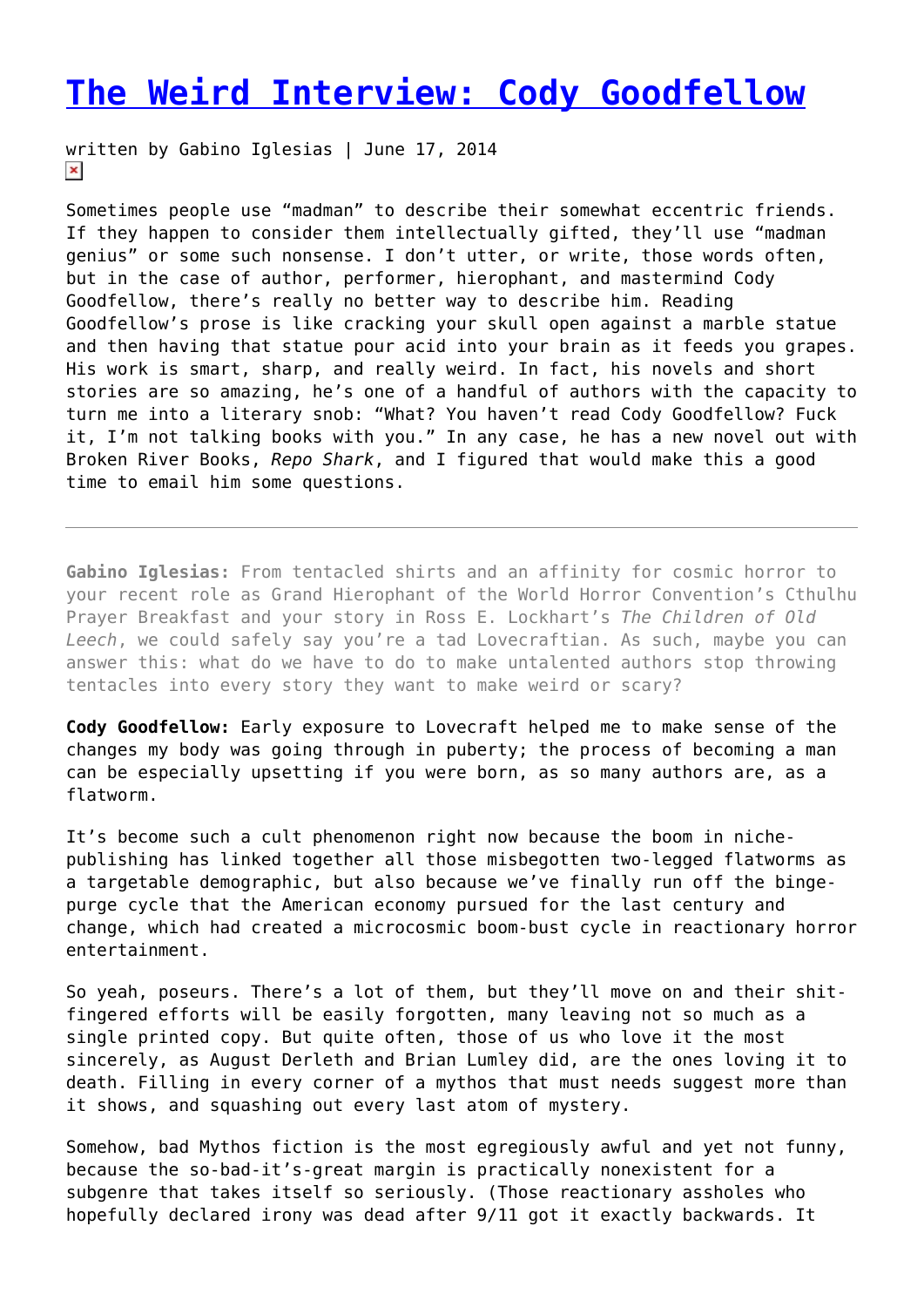only hastened the overdue demise in Western culture of intentional comedy.) The once-monumental visions of Lovecraft are worn down to unremarkable nubs by generations of groping hands copping an adolescent feel to fill in the gap where their own twisted visions of reality are supposed to go, chiseled to bits by souvenir-seekers and systematizing transpotters. And what's so frustrating is that it remains such a potent, ready-made vocabulary for postsupernatural horror. And some of our best are still doing such fucking ballsout beautiful stuff within it. And so many editors and publishers are looking with greedy eyes at a wellspring they once couldn't be bothered to piss in...

## (And they pay in dollars)

**GI:** You write some of the wildest and most intelligent prose out there and then stuff it all into a funky, pulpy dress. Do you ever sit back, laugh at authors who think they write unique fiction, and think "Haha, you silly monkeys!"?

## **CG:** No, but I do laugh uproariously when they become huge successes.

I don't write about what frightens me, and I try not to just respond to what I'm reading. All too much of even the better small press horror and weird fiction is at best a second- or third-hand treatment on real experiential fear or weirdness.

I quickly get exhausted reading abstract or obscurantist "experimental" fiction that hides shopworn, familiar bullshit behind a weird approach. So the weirder the thing I'm trying to get across, the plainer and more transparent the prose. And as linear as prose is, I try to cultivate a ripe atmosphere for accidents, for the kind of paranoid associations that only come with deep immersion in the text. That's why I always break into my neighbors' houses while they're away to get my serious work done.

 $\pmb{\times}$ 

**GI:** Speaking of monkeys, what's your favorite kaiju and why?

**CG:** My heart belongs to Gigan. He's like a dinosaur who solved the Lament Configuration: a Saurobite. And his handlers are giant cockroaches who hypnotize people into thinking they're handsome Japanese salarymen.

He's my favorite, but my spirit animal is the green Gargantua. The Gargantua suits were so much less constrictive, they let the monsters really lose their shit. And the green one is a perfect monster. Just humanoid enough that every gesture conveys his baffled fury, that he's just smart enough to know the world wants him never to have existed.

## $\pmb{\times}$

**GI:** I have *Repo Shark*, but I hear others might not have it yet. What can you tell them about the misadventures of Zef DeGroot and the ghost-god son of the King of All Sharks?

**CG:** Well, it's about a repo man who goes to Honolulu to repossess a classic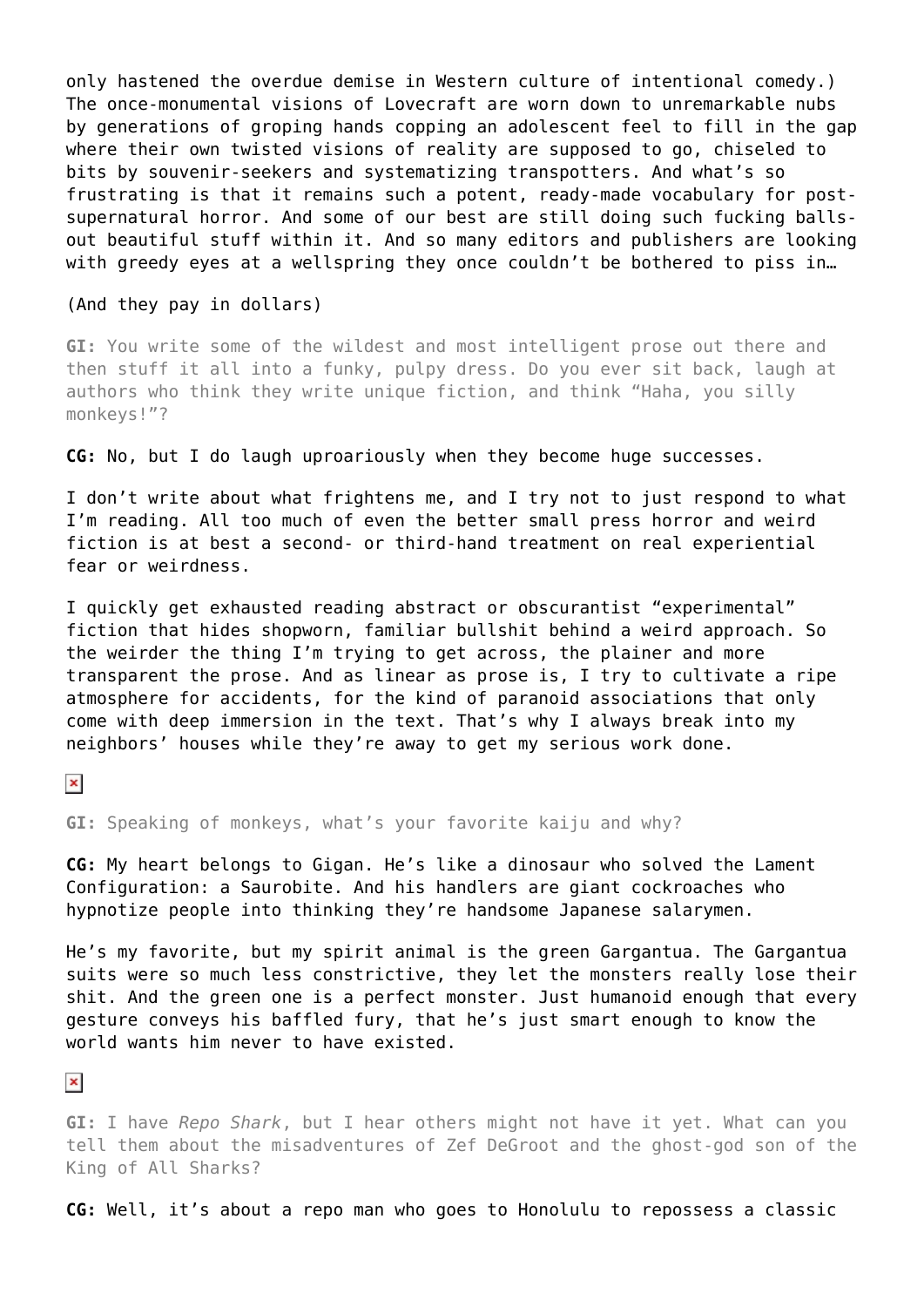Harley from a were-shark. If you've ever enjoyed the quirky detective novels of Charles Willeford, Joe Gores or Elmore Leonard while flying on mushrooms, then this will come as a sensible value. Zef DeGroot is a tarnished White Knight private eye in the classic Spade-Marlowe tradition, but with black belts in karaoke and auto-fellatio.

An odd conspiracy of circumstances made it possible for me to go to Hawaii a lot, but only on the most tourist-infested parts of it. How indigenous cultures deal with or clown colonial interlopers is one of my pet obsessions, from cargo cults and the Tasaday hoax to Waikiki and the lounge exotica of Arthur Lyman and Martin Denny.

**GI:** What's the worst thing that's happened to you lately?

**CG:** Motherfucking mallards mated and nested in my backyard and raised their brood of guano-grinders (twelve! Except by the end, eleven, and I still haven't found the adorable corpse of #12) in our swimming pool. I know, I know, first world problems… but whether you're a recreational suburbanite or a subsistence fisherman of the Cinta Larga tribe on the mighty Orinoco, you know that a high phosphate count is a shitty situation.

**GI:** Last year you won the Wonderland Book Award for All-Monster Action! After the dinner/awards/performances, I went looking for you. We've never had a conversation, so I wanted to have a beer and talk books. I was wearing a fake beard on my chest. I couldn't find you. Where were you, man?

**CG:** Our beards must have had like polarity and repelled each other. Postaward time is a weird bubble… You'd think you just receive your chunk of glass, and then embark on your duties of touring prisons and fighting literacy, but a lot goes on behind the scenes that no one sees. Right after the awards ceremony, we were whisked away to an undisclosed location to be sworn in, but the judge was paralyzed by a blowgun dart shot and so we had to find a replacement. Then (fellow Wonderland Book Award recipient and noted futurist) Kevin Donihe turned out to be a glandroid and had to be destroyed. Then the real Donihe had to be rescued. After that, I remember topping off my ether rag in the secret winner's lounge under the swimming pool and paying a couple of the hotel staff to kiss each other and wrestle, and then shit got out of control. My lawyer has instructed me to leave it at that, I blame Johnson.

**GI:** You've worked with two very talented authors/editors, Jeremy Robert Johnson and J. David Osborne. If we threw them naked in a cage and chanted "Two men enter, one man leaves!" who do you think would walk out of there alive?

**CG:** The real question is, how long before the grappling turns into groping.

I love both of them, and I worked with both of them because of their commitment to craftsmanship. They get that when all you've got are your words, they've got to be impeccable. It goes deeper than just rigorously proofing your shit; you're the ad and the product, the sizzle and the steak, and you're trying to seduce the reader away from everything meaningful and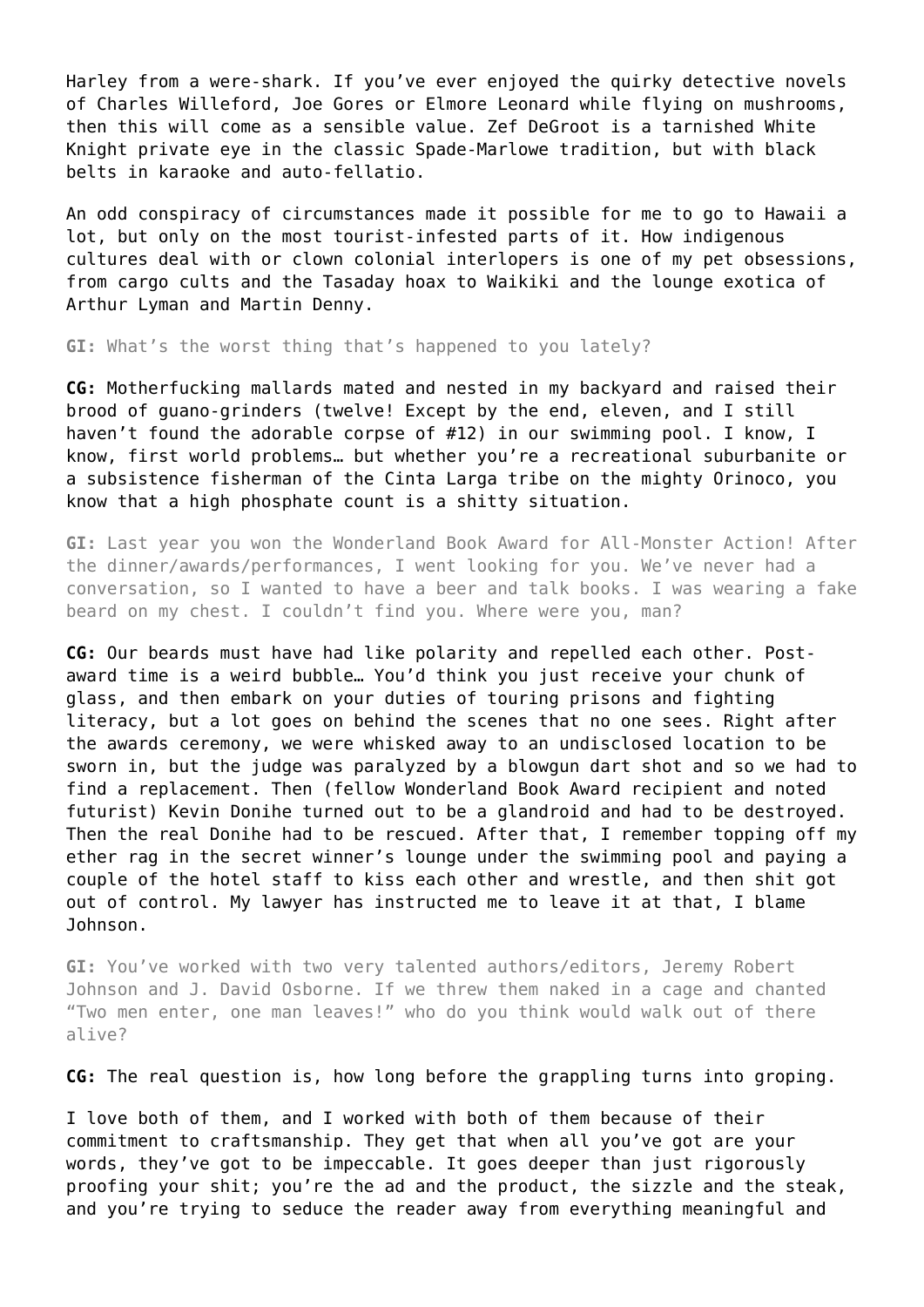rewarding and good in their lives, to settle for you describing something you just made up. So you'd better never give them a chance to check their watch.

Perhaps most valuably, they also have no sensitivity whatsoever. I always thought, with everybody born after 1980 having Aspergers and autism and ADHD and shit, that we'd see a spike in ruthless, minutiae-obsessed editors on the scene, but for the most part, editors seem to think doing an book's like inviting people to a party. If they fit the dress code, thumbs-up, they're in, and the host just hopes nobody pisses or pukes where they won't find it until the thing comes back from the printer.

These guys will dig into your shit and make you feel as stupid as you ought to feel for wasting the reader's time or insulting their intelligence. If you want to get big and tough, nobody kicks sand in your face with more love.

But to tell the truth, since Jeremy went over to Smithosophy (Will Smith's totally original, not-a-ripoff-of-scientology school of human optimization), he's been impossible to get hold of, and Osborne's turned into such a squiffy little Huggalo since he moved up to Portland, I have to crank call his dog and badmouth Dr. Who to his wife daily for a couple weeks just to get him in the mood before I send manuscripts over, lately…

 $\pmb{\times}$ 

**GI:** How much of your time do you spend moisturizing?

**CG:** Not much lately… The doctors said I had to stop making my own gravy, but I still spend at least an hour a day in the pool.

**GI:** You live in LA. You're simultaneously the least LA person ever and the most LA person ever. What role does the city play, if any, on your creative process?

**CG:** I know I belong here because of how much I hate it here. LA's like one of the lunatic cities in Clans Of The Alphane Moon, because the crappy, solipsistic entertainment products and relentless media focus on celebrity culture attract all the megalomaniacs, narcissists and sociopaths like a bug zapper.

I've lived here off and on since 1989. I grew up in San Diego, just a hundred miles away, and a very lazy, reactionary beach town. Everybody with any gumption is free to hit the road to LA, I went to UCLA to study film, but by the time I finally got into film classes, exposure to the industry had turned me off the whole thing.

The process is still fascinating to watch, but it's one of those things I don't chase, to preserve some enjoyment of the product. Nothing rekindles one's love of the simple purity of the writing process like trying to make even a simple short motion picture. It's waging war on reality.

I'm able to put up with LA only because I get it really good at home.

**GI:** I read somewhere (or dreamed, whatever) that you're only writing alt lit